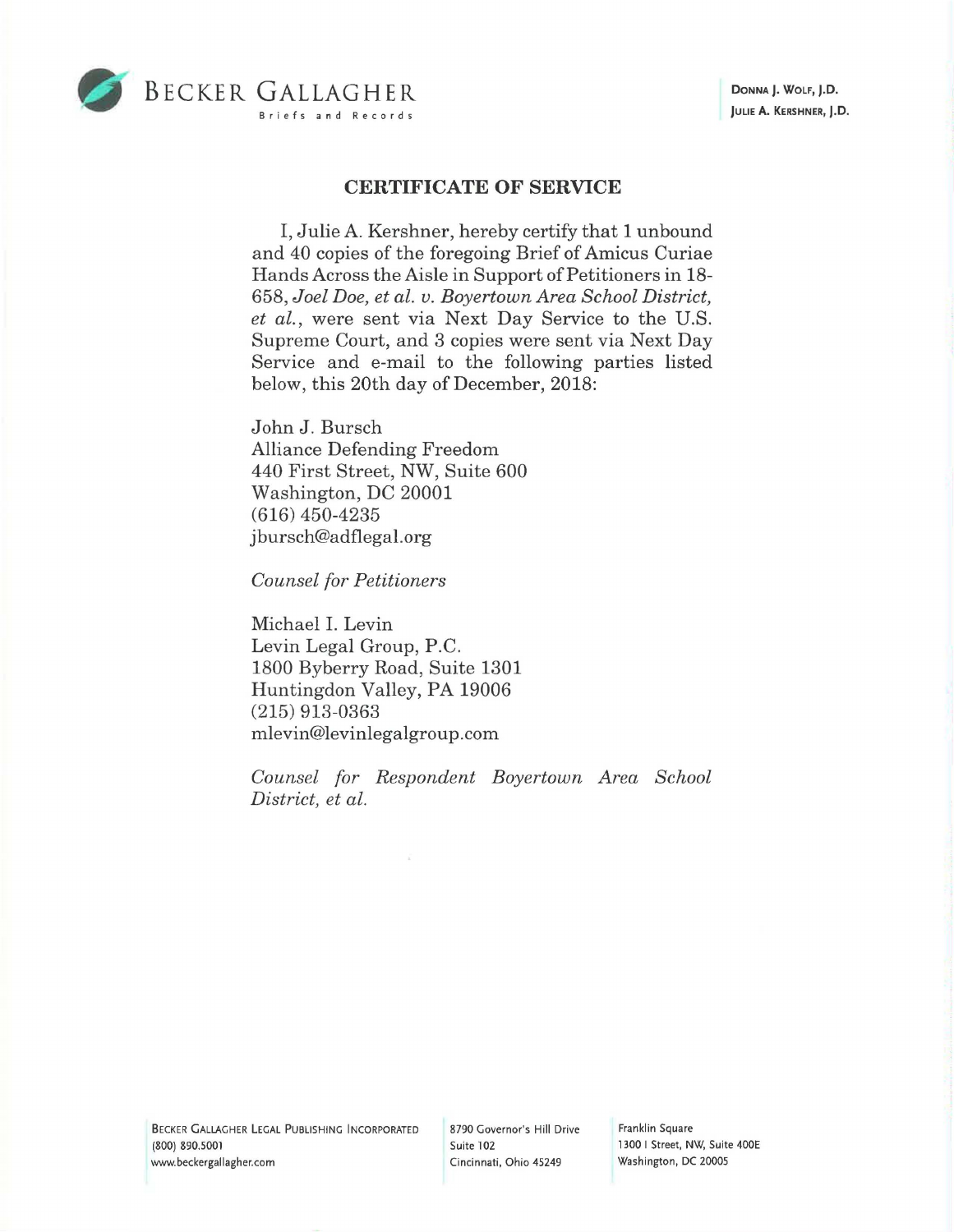Ria Tabacco Mar American Civil Liberties Union 125 Broad Street, 18th Floor New York, NY 10004-2400 (212) 549-2500 rmar@aclu.org

*Counsel for Respondent Pennsylvania Youth Congress Foundation* 

Aaron D. Martin *Counsel of Record*  Mette, Evans & Woodside 3401 North Front Street P.O. Box 5950 Harrisburg, PA 17110-0950 (717) 232-5000 admartin@mette.com

Joel A. Ready Cornerstone Law Firm 8500 Allentown Pike, Suite 3 Blandon, PA 19510 (610) 926-7875 joel@cornerstonelaw.us

Counsel for *Amicus Curiae,*  Hands Across the Aisle

J.